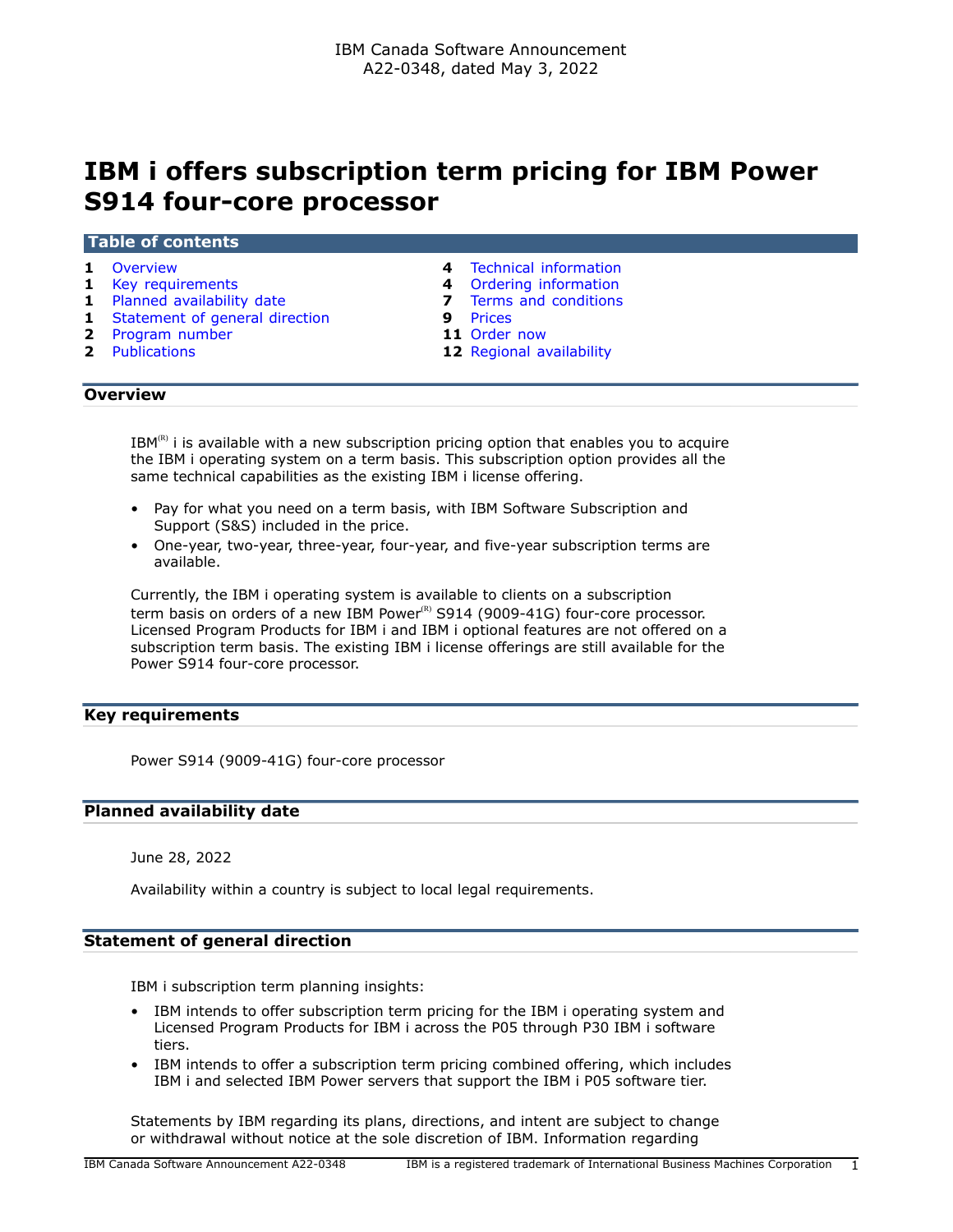potential future products is intended to outline general product direction and should not be relied on in making a purchasing decision. The information mentioned regarding potential future products is not a commitment, promise, or legal obligation to deliver any material, code, or functionality. Information about potential future products may not be incorporated into any contract. The development, release, and timing of any future features or functionality described for IBM products remain at the sole discretion of IBM.

## <span id="page-1-0"></span>**Program number**

| Program number    |                                                   | <b>VRM</b>                                        |                                                   | Program name                                      |                                                   |
|-------------------|---------------------------------------------------|---------------------------------------------------|---------------------------------------------------|---------------------------------------------------|---------------------------------------------------|
| 5770-SS1          |                                                   | 7.2.0                                             |                                                   | <b>IBM i 7.2</b>                                  |                                                   |
| 5770-SS1          |                                                   | 7.3.0                                             |                                                   | <b>IBM i 7.3</b>                                  |                                                   |
| 5770-SS1          |                                                   | 7.4.0                                             |                                                   | IBM i 7.4                                         |                                                   |
| 5770-SS1          |                                                   | 7.5.0                                             |                                                   | IBM i 7.5                                         |                                                   |
| Program<br>number | <b>Maintenance</b><br>1-year<br>Program<br>number | <b>Maintenance</b><br>2-year<br>Program<br>number | <b>Maintenance</b><br>3-year<br>Program<br>number | <b>Maintenance</b><br>4-year<br>Program<br>number | <b>Maintenance</b><br>5-year<br>Program<br>number |
| 5770-SS1          | 5661-SP1                                          | 5662-SP1                                          | 5663-SP1                                          | 5664-SP1                                          | 5665-SP1                                          |

**Note:** 5661-SP1, 5662-SP1, 5663-SP1, 5664-SP1, and 5665-SP1 are subscription term licensing program numbers for IBM i Per Processor License.

| Program<br>number | <b>Maintenance</b><br>1-vear<br>Program<br>number | <b>Maintenance</b><br>2-vear<br>Program<br>number | <b>Maintenance</b><br>3-vear<br>Program<br>number | <b>Maintenance</b><br>4-vear<br>Program<br>number | <b>Maintenance</b><br>5-vear<br>Program<br>number |
|-------------------|---------------------------------------------------|---------------------------------------------------|---------------------------------------------------|---------------------------------------------------|---------------------------------------------------|
| 5770-SS1          | 5661-SU1                                          | 5662-SU1                                          | 5663-SU1                                          | 5664-SU1                                          | 5665-SU1                                          |

**Note:** 5661-SU1, 5662-SU1, 5663-SU1, 5664-SU1, and 5665-SU1 are subscription term licensing program numbers for IBM i Per User License.

## **Offering Information**

Product information is available on the [IBM Offering Information](http://www.ibm.com/common/ssi) website.

## <span id="page-1-1"></span>**Publications**

None

#### **Services**

## **IBM Systems Lab Services**

Systems Lab Services offers infrastructure services to help build hybrid cloud and enterprise IT solutions. From servers to storage systems and software, Systems Lab Services can help deploy the building blocks of a next-generation IT infrastructure to empower a client's business. Systems Lab Services consultants can perform infrastructure services for clients on-line or onsite, offering deep technical expertise, valuable tools, and successful methodologies. Systems Lab Services is designed to help clients solve business challenges, gain new skills, and apply best practices.

Systems Lab Services offers a wide range of infrastructure services for IBM Power servers, IBM Storage systems, IBM  $Z^{(\overline{R})}$ , and IBM LinuxONE. Systems Lab Services has a global presence and can deploy experienced consultants on-line or onsite around the world.

For assistance, contact Systems Lab Services at ibmsls@us.ibm.com.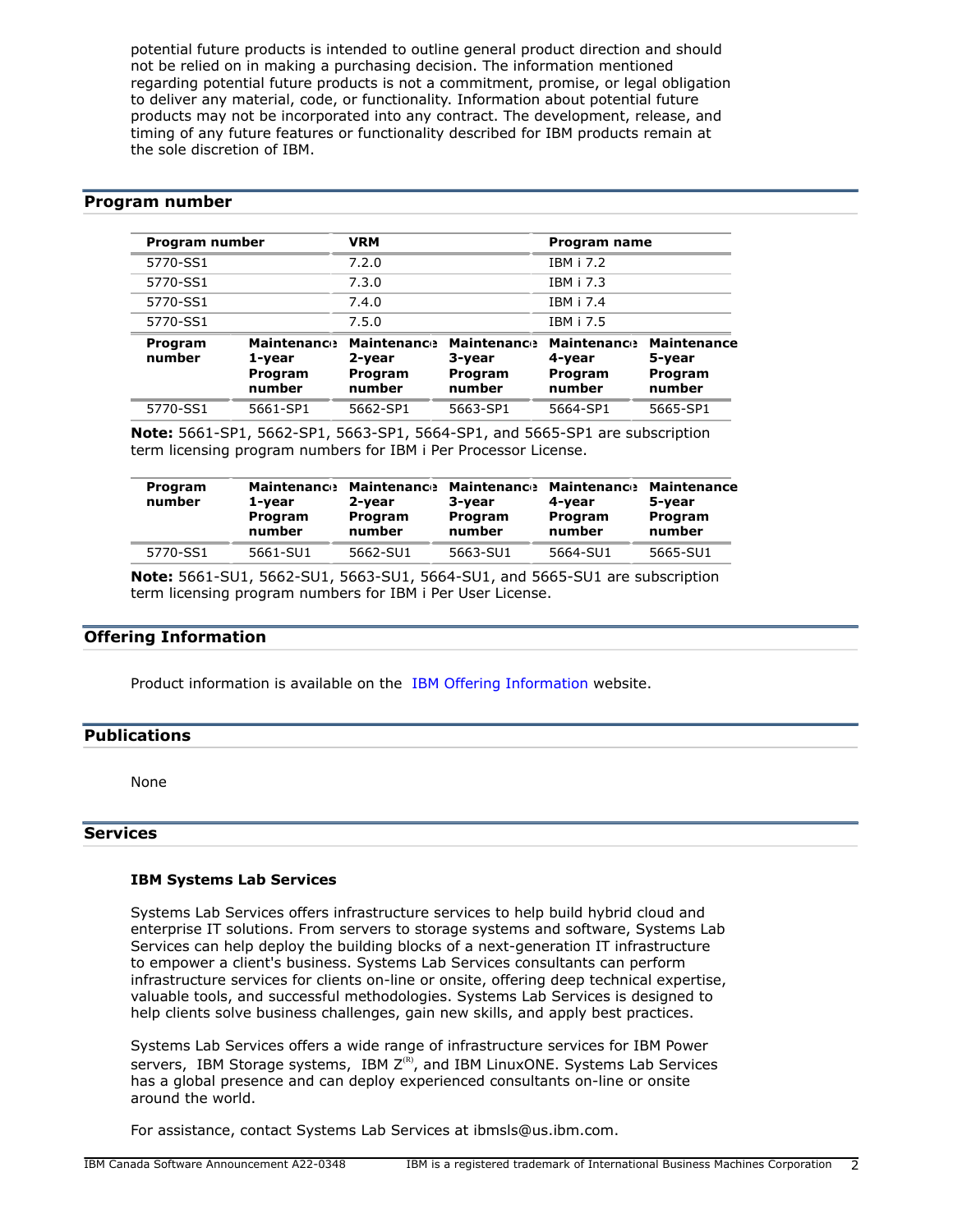To learn more, see the [IBM Systems Lab Services](https://www.ibm.com/it-infrastructure/services/lab-services) website.

## **IBM ConsultingTM**

As transformation continues across every industry, businesses need a single partner to map their enterprise-wide business strategy and technology infrastructure. IBM Consulting is the business partner to help accelerate change across an organization. IBM specialists can help businesses succeed through finding collaborative ways of working that forge connections across people, technologies, and partner ecosystems. IBM Consulting brings together the business expertise and an ecosystem of technologies that help solve some of the biggest problems faced by organizations. With methods that get results faster, an integrated approach that is grounded in an open and flexible hybrid cloud architecture, and incorporating technology from IBM Research<sup>(R)</sup> and IBM Watson<sup>(R)</sup> AI, IBM Consulting enables businesses to lead change with confidence and deliver continuous improvement across a business and its bottom line.

For additional information, see the [IBM Consulting](https://www.ibm.com/consulting) website.

## **IBM Technology Support Services (TSS)**

Get preventive maintenance, onsite and remote support, and gain actionable insights into critical business applications and IT systems. Speed developer innovation with support for over 240 open-source packages. Leverage powerful IBM analytics and AI-enabled tools to enable client teams to manage IT problems before they become emergencies.

TSS offers extensive IT maintenance and support services that cover more than one niche of a client's environment. TSS covers products from IBM and OEMs, including servers, storage, network, appliances, and software, to help clients ensure high availability across their data centre and hybrid cloud environment.

For details on available services, see the [Technology support for hybrid cloud](https://www.ibm.com/services/technology-support) [environments](https://www.ibm.com/services/technology-support) website.

## **IBM Expert Labs**

Expert Labs can help clients accelerate their projects and optimize value by leveraging their deep technical skills and knowledge. With more than 20 years of industry experience, these specialists know how to overcome the biggest challenges to deliver business results that can have an immediate impact.

Expert Labs' deep alignment with IBM product development allows for a strategic advantage as they are often the first in line to get access to new products, features, and early visibility into roadmaps. This connection with the development enables them to deliver First of a Kind implementations to address unique needs or expand a client's business with a flexible approach that works best for their organization.

For additional information, see the [IBM Expert Labs](https://www.ibm.com/products/expertlabs) website.

## **IBM Security(R) Expert Labs**

With extensive consultative expertise on IBM Security software solutions, Security Expert Labs helps clients and partners modernize the security of their applications, data, and workforce. With an extensive portfolio of consulting and learning services, Expert Labs provides project-based and premier support service subscriptions.

These services can help clients deploy and integrate IBM Security software, extend their team resources, and help guide and accelerate successful hybrid cloud solutions, including critical strategies such as zero trust. Remote and on-premises software deployment assistance is available for IBM Cloud Pak $R$ <sup>(R)</sup> for Security, IBM Security QRadar<sup>(R)</sup>/QRoC, IBM Security SOAR/Resilient<sup>(R)</sup>, IBM i2<sup>(R)</sup>, IBM Security Verify, IBM Security Guardium<sup>(R)</sup>, and IBM Security MaaS360<sup>(R)</sup>.

For more information, contact Security Expert Labs at sel@us.ibm.com.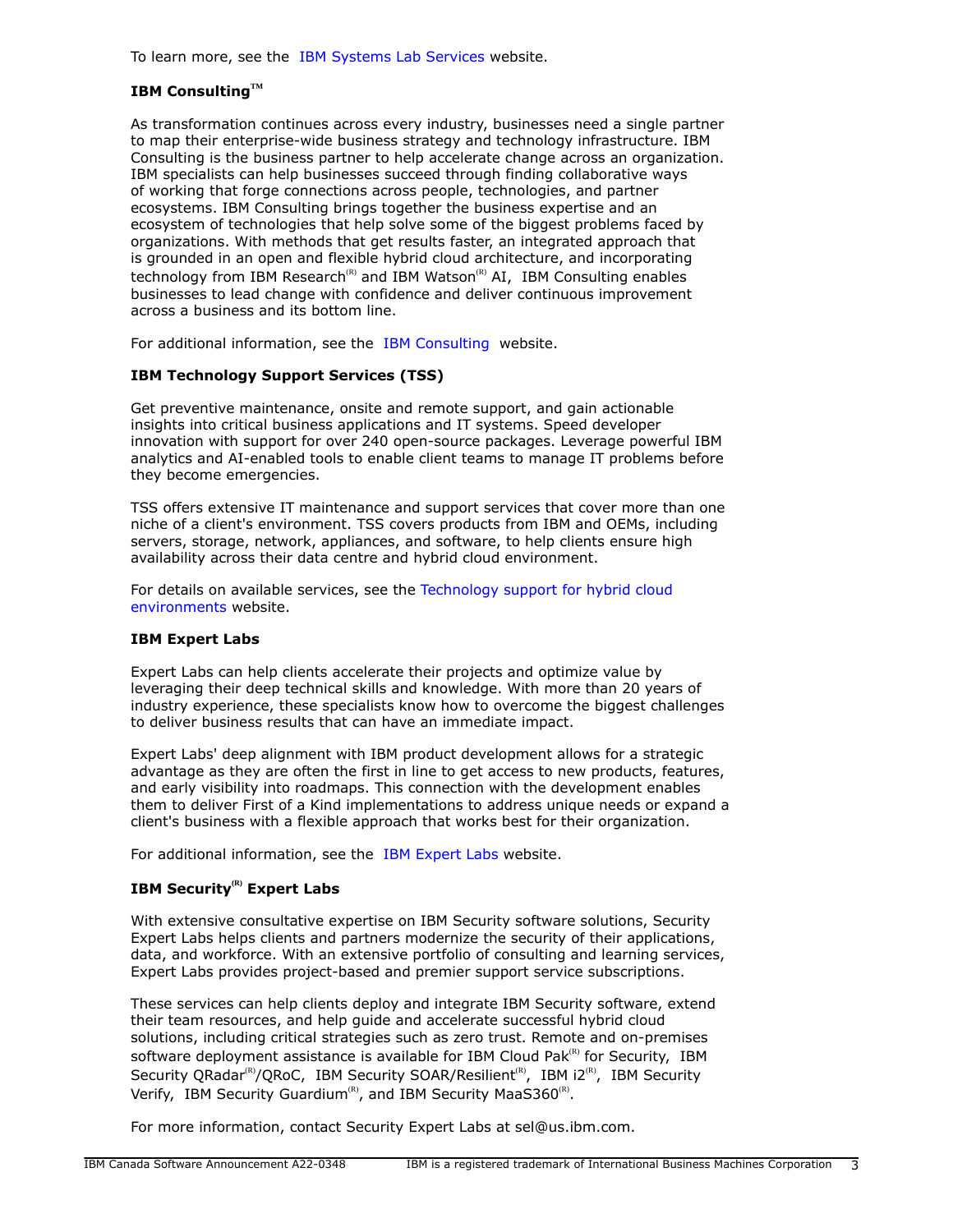For additional information, see the [IBM Security Expert Labs](https://www.ibm.com/security/security-expert-labs) website.

## <span id="page-3-0"></span>**Technical information**

## **Specified operating environment**

#### *Software requirements*

Not applicable

#### *IBM Support*

[IBM Support](https://www.ibm.com/support) is your gateway to technical support tools and resources that are designed to help you save time and simplify support. IBM Support can help you find answers to questions, download fixes, troubleshoot, submit and track problem cases, and build skills. Learn and stay informed about the transformation of IBM Support, including new tools, new processes, and new capabilities, by going to the [IBM Support Insider](https://www.ibm.com/support/insider).

## *Additional IBM support*

## **IBM Client Engineering for Systems**

Client Engineering for Systems is a framework for accelerating digital transformation. It helps you generate innovative ideas and equips you with the practices, technologies, and expertise to turn those ideas into business value in weeks. When you work with Client Engineering for Systems, you bring pain points into focus. You empower your team to take manageable risks, adopt leading technologies, speed up solution development, and measure the value of everything you do. Client Engineering for Systems has experts and services to address a broad array of use cases, including capabilities for business transformation, hybrid cloud, analytics and AI, infrastructure systems, security, and more. Contact Client Engineering for Systems at sysgarage@ibm.com.

#### **Planning information**

#### *Packaging*

#### *Packaging information*

This program, when downloaded from a website, contains the applicable IBM license agreement and License Information, if appropriate, which will be presented for acceptance at the time of installation of the program. For future reference, the license and License Information will be stored in a directory such as LICENSE.TXT.

## <span id="page-3-1"></span>**Ordering information**

Consult your IBM representative or IBM Business Partner.

## **IBM Configurator for e-business (e-config)**

#### **New feature numbers**

IBM i (5770-SS1) introduces the following feature numbers:

| Program number | <b>Feature description</b> | <b>Process option feature</b><br>number |  |
|----------------|----------------------------|-----------------------------------------|--|
| 5770-SS1       | IBM i Subscription Lic Reg | 6099                                    |  |

This software license includes Software Maintenance, previously referred to as Software Subscription and Technical Support.

Extending coverage for a total of five years from the date of acquisition may be elected. Order the program number, feature number, and quantity to extend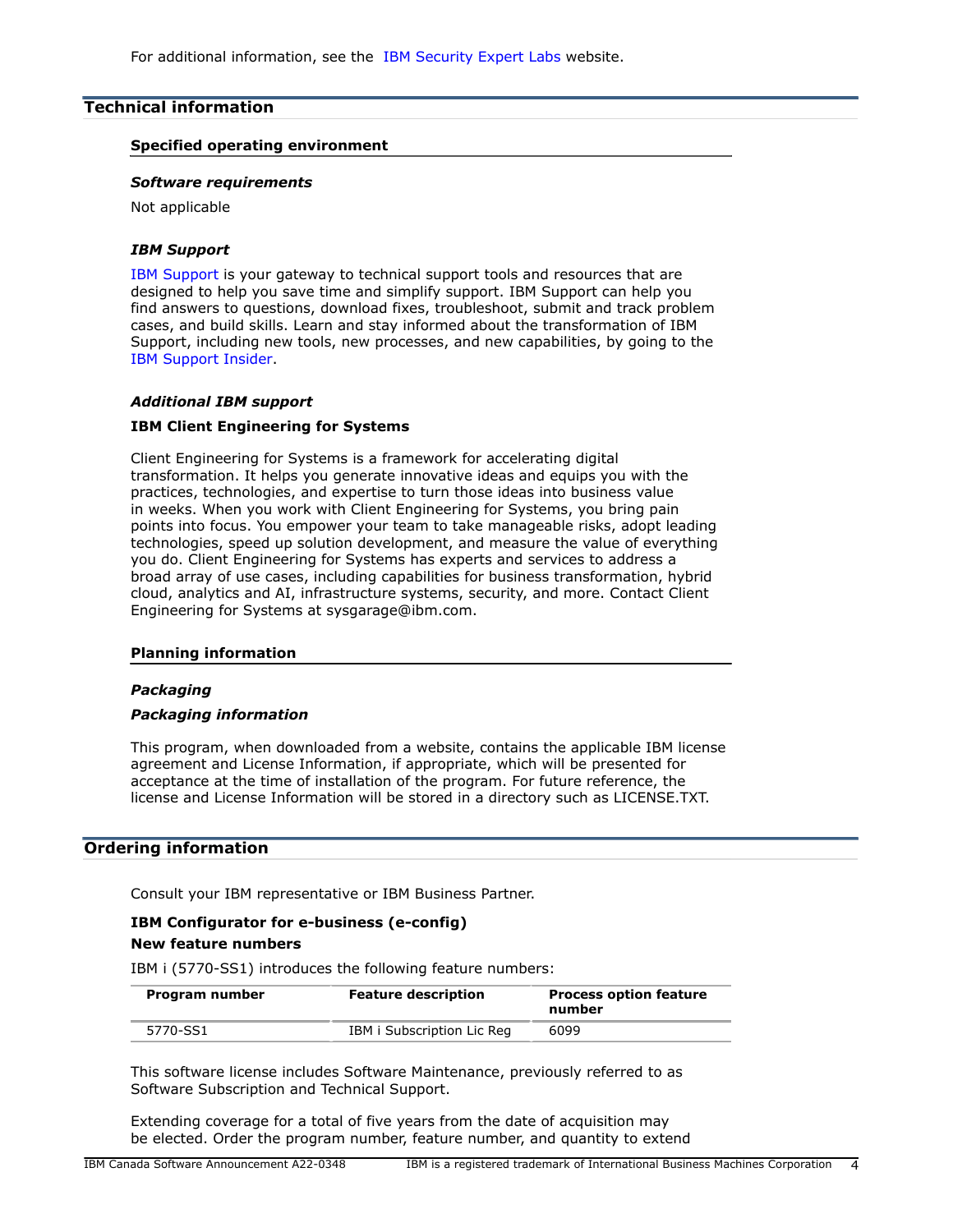coverage for your software licenses. If maintenance has expired, specify the after license feature number.

SWMA for P5

| Maintenance program number | <b>Description</b>            |
|----------------------------|-------------------------------|
| 5661-SP1                   | Subscription Term Proc 1Y Req |
| 5662-SP1                   | Subscription Term Proc 2Y Reg |
| 5663-SP1                   | Subscription Term Proc 3Y Reg |
| 5664-SP1                   | Subscription Term Proc 4Y Reg |
| 5665-SP1                   | Subscription Term Proc 5Y Reg |

SWMA for Users

| Maintenance program number | <b>Description</b>            |
|----------------------------|-------------------------------|
| 5661-SU1                   | Subscription Term User 1Y Reg |
| 5662-SU1                   | Subscription Term User 2Y Reg |
| 5663-SU1                   | Subscription Term User 3Y Req |
| 5664-SU1                   | Subscription Term User 4Y Reg |
| 5665-SU1                   | Subscription Term User 5Y Reg |

Software license includes 1 year Software Maintenance

Subscription Term Proc 1Y Reg (5661-SP1)

| Maintenance program<br>number | <b>Feature description</b>       | OTC feature number |
|-------------------------------|----------------------------------|--------------------|
| 5661-SP1                      | P05 Per Proc Subscription<br>1 V | 0947               |

## Subscription Term Proc 2Y Reg (5662-SP1)

| Maintenance program<br>number | <b>Feature description</b>      | <b>OTC feature number</b> |
|-------------------------------|---------------------------------|---------------------------|
| 5662-SP1                      | P05 Per Proc Subscription<br>7٧ | 1446                      |

## Subscription Term Proc 3Y Reg (5663-SP1)

| Maintenance program<br>number | <b>Feature description</b>      | <b>OTC feature number</b> |
|-------------------------------|---------------------------------|---------------------------|
| 5663-SP1                      | P05 Per Proc Subscription<br>3Y | 0429                      |

## Subscription Term Proc 4Y Reg (5664-SP1)

| Maintenance program<br>number | <b>Feature description</b>      | <b>OTC</b> feature number |
|-------------------------------|---------------------------------|---------------------------|
| 5664-SP1                      | P05 Per Proc Subscription<br>4Y | A2GV                      |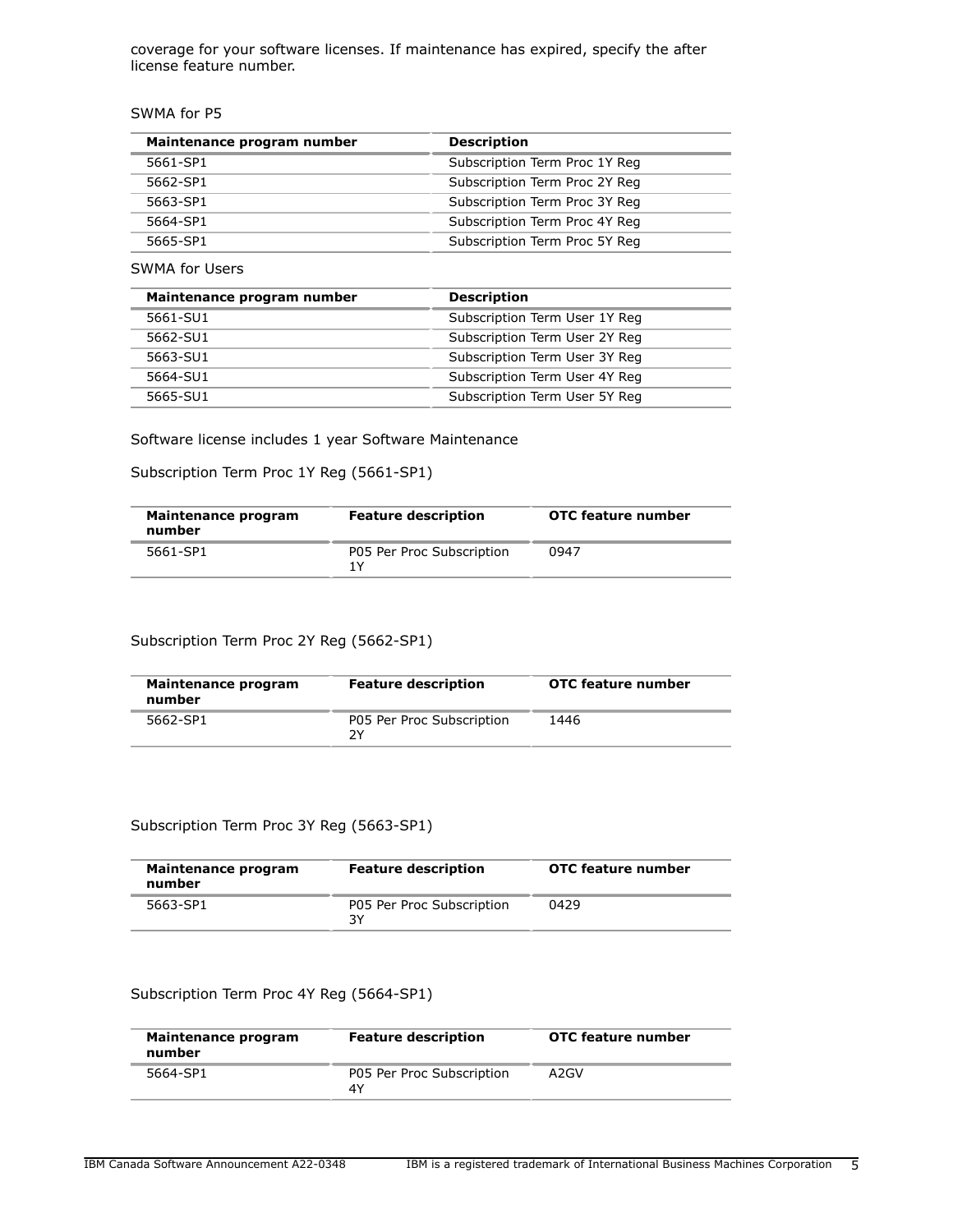| Maintenance program<br>number | <b>Feature description</b>      | OTC feature number |
|-------------------------------|---------------------------------|--------------------|
| 5665-SP1                      | P05 Per Proc Subscription<br>5٧ | A5JK               |

## Subscription Term User 1Y Reg (5661-SU1)

| Maintenance program<br>number | <b>Feature description</b>             | OTC feature number |
|-------------------------------|----------------------------------------|--------------------|
| 5661-SU1                      | <b>OTC Subscript Ulmtd</b><br>Users 1Y | 0944               |
| 5661-SU1                      | OTC Subscript per 5 Users<br>1 Y       | 0945               |

## Subscription Term User 2Y Reg (5662-SU1)

| Maintenance program<br>number | <b>Feature description</b>             | <b>OTC</b> feature number |  |
|-------------------------------|----------------------------------------|---------------------------|--|
| 5662-SU1                      | <b>OTC Subscript Ulmtd</b><br>Users 2Y | 1443                      |  |
| 5662-SU1                      | OTC Subscript per 5 Users<br>2Υ        | 1444                      |  |

## Subscription Term User 3Y Reg (5663-SU1)

| Maintenance program<br>number | <b>Feature description</b>             | OTC feature number |
|-------------------------------|----------------------------------------|--------------------|
| 5663-SU1                      | <b>OTC Subscript Ulmtd</b><br>Users 3Y | 0430               |
| 5663-SU1                      | OTC Subscript per 5 Users<br>3Y        | 0431               |

## Subscription Term User 4Y Reg (5664-SU1)

| Maintenance program<br>number | <b>Feature description</b>             | <b>OTC feature number</b> |
|-------------------------------|----------------------------------------|---------------------------|
| 5664-SU1                      | <b>OTC Subscript Ulmtd</b><br>Users 4Y | A <sub>2</sub> GT         |
| 5664-SU1                      | OTC Subscript per 5 Users<br>4Y        | A2GU                      |

## Subscription Term User 5Y Reg (5665-SU1)

| Maintenance program<br>number | <b>Feature description</b>             | OTC feature number |
|-------------------------------|----------------------------------------|--------------------|
| 5665-SU1                      | <b>OTC Subscript Ulmtd</b><br>Users 5Y | A5JH               |
| 5665-SU1                      | OTC Subscript per 5 Users<br>5Υ        | A5JJ               |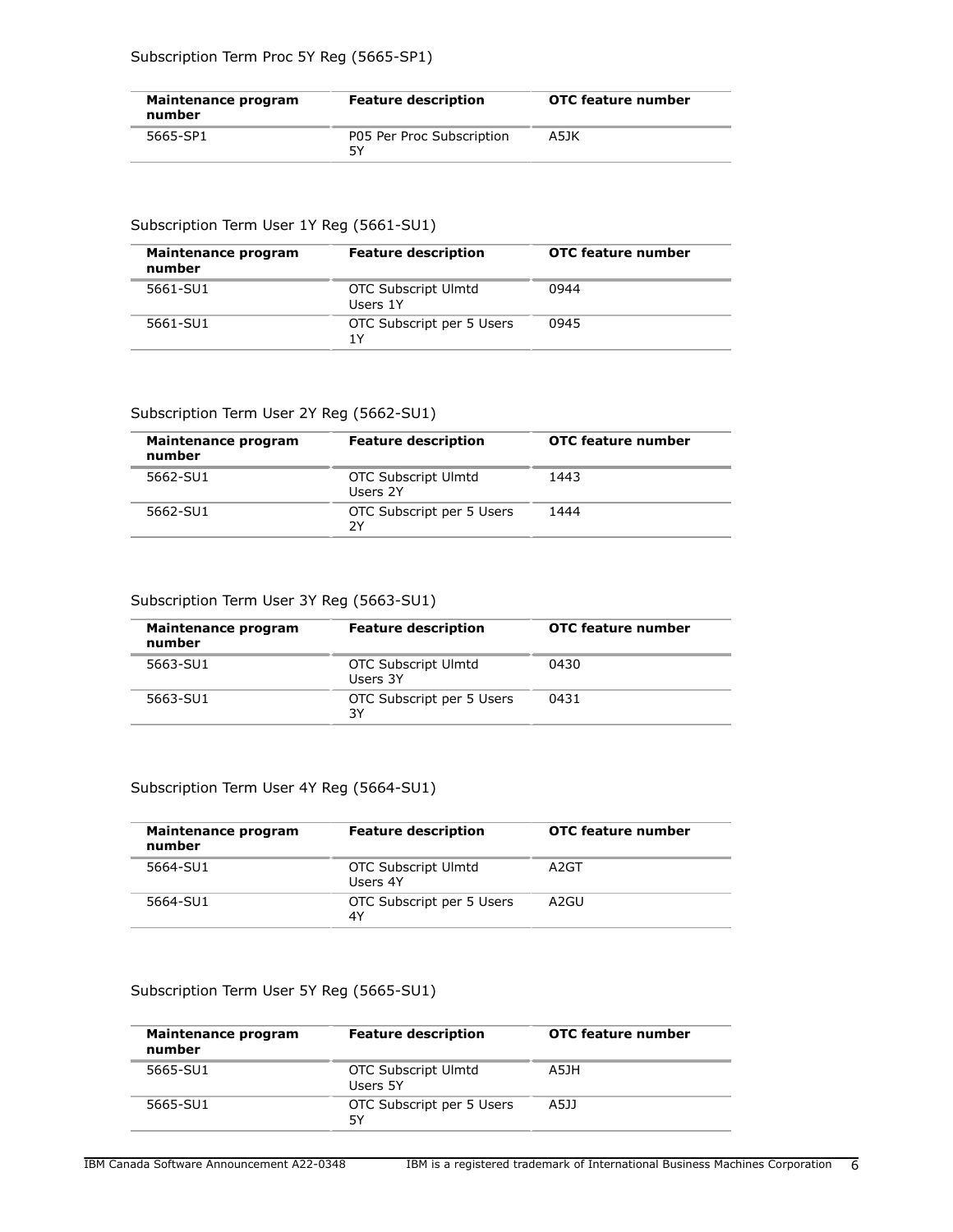## **Charge metric**

Charge metric information can be found in the corresponding License Information document.

| Program identifier | <b>License Information</b><br>document title | <b>License Information</b><br>document number |
|--------------------|----------------------------------------------|-----------------------------------------------|
| 5770-SS1           | <b>TRM i 7.2</b>                             | L-LHIH-9ECRGO                                 |
| 5770-SS1           | IBM i 7.3                                    | L-LHIH-9YNOHB                                 |
| 5770-SS1           | <b>TRM i 7.4</b>                             | L-LHIH-AZ2U4S                                 |
| 5770-SS1           | IBM i 7.5                                    | L-LHIH-BWXQED                                 |

Select your language of choice and scroll down to the Charge Metrics section. Follow-on releases, if any, may have updated terms. See the [License Information](https://www.ibm.com/software/sla/sladb.nsf/search?OpenForm) [documents](https://www.ibm.com/software/sla/sladb.nsf/search?OpenForm) website for more information.

## <span id="page-6-0"></span>**Terms and conditions**

The information provided in this announcement letter is for reference and convenience purposes only. The terms and conditions that govern any transaction with IBM are contained in the applicable contract documents such as the IBM International Program License Agreement, IBM International Passport Advantage<sup>(R)</sup> Agreement, and the IBM Agreement for Acquisition of Software Maintenance.

#### **Licensing**

IBM International Program License Agreement including the License Information document and Proof of Entitlement (PoE) govern your use of the program. PoEs are required for all authorized use.

This software license includes Software Subscription and Support.

#### **Software Maintenance**

The IBM Agreement for Acquisition of Software Maintenance (Z125-6011) applies for Subscription and Support and does not require client signatures.

Licenses under the IBM International Program License Agreement (IPLA) provide for support with ongoing access to releases and versions of the program. IBM includes one year of Software Subscription and Support with the initial license acquisition of each program acquired. The initial period of Software Subscription and Support can be extended by the purchase of a renewal option, if available. Two charges apply: a one-time license charge for use of the program and an annual renewable charge for the enhanced support that includes telephone assistance (voice support for defects during normal business hours), as well as access to updates, releases, and versions of the program as long as support is in effect.

## **License Information number**

| Program identifier | <b>License Information</b><br>document title | <b>License Information</b><br>document number |
|--------------------|----------------------------------------------|-----------------------------------------------|
| 5770-SS1           | <b>IBM i 7.2</b>                             | L-LHIH-9ECRGO                                 |
| 5770-SS1           | IBM i 7.3                                    | L-LHIH-9YNOHB                                 |
| 5770-SS1           | IBM i 7.4                                    | L-LHIH-AZ2U4S                                 |
| 5770-SS1           | IBM i 7.5                                    | L-LHIH-BWXQED                                 |

The following License Information documents apply to the offerings in this announcement: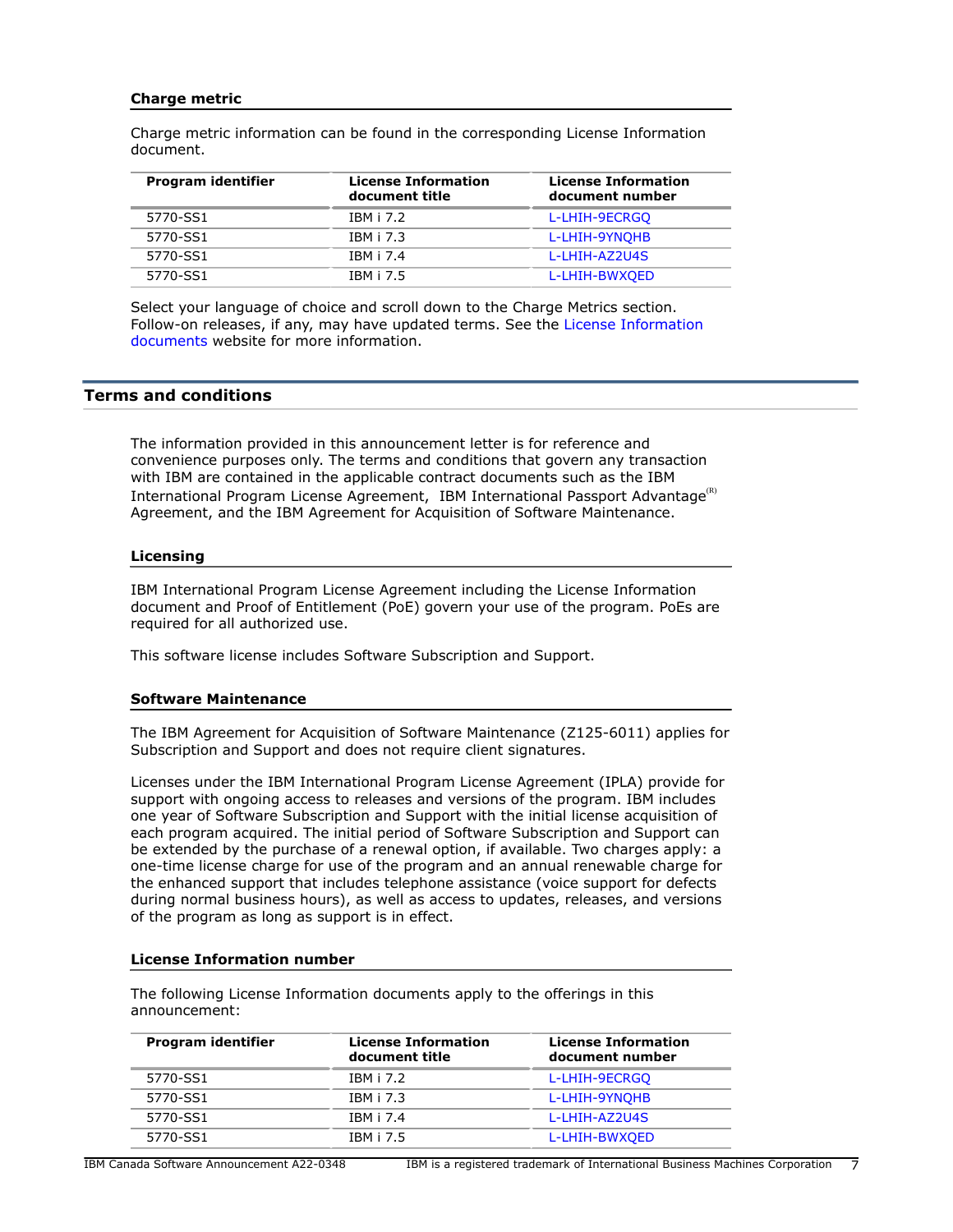Follow-on releases, if any, may have updated terms. See the [License Information](https://www.ibm.com/software/sla/sladb.nsf/search?OpenForm) [documents](https://www.ibm.com/software/sla/sladb.nsf/search?OpenForm) website for more information.

## **Limited warranty applies**

Yes

## **Limited warranty**

IBM warrants that when the program is used in the specified operating environment, it will conform to its specifications. The warranty applies only to the unmodified portion of the program. IBM does not warrant uninterrupted or error-free operation of the program or that IBM will correct all program defects. You are responsible for the results obtained from the use of the program.

IBM provides you with access to IBM databases containing information on known program defects, defect corrections, restrictions, and bypasses at no additional charge. For further information, see the [IBM Support Guide](http://www.ibm.com/support/customercare/sas/f/handbook/home.html).

IBM will maintain this information for at least one year after the original licensee acquires the program (warranty period).

## **Money-back guarantee**

If for any reason you are dissatisfied with the program and you are the original licensee, you may obtain a refund of the amount you paid for it, if within 30 days of your invoice date you return the program and its PoE to the party from whom you obtained it. If you downloaded the program, you may contact the party from whom you acquired it for instructions on how to obtain the refund.

For clarification, note that for programs acquired under any of IBM's On/Off Capacity on Demand (On/Off CoD) software offerings, this term does not apply since these offerings apply to programs already acquired and in use by you.

#### **Volume orders (IVO)**

No

**Passport Advantage applies**

No

#### **Usage restrictions**

Yes

For usage restrictions, see the License Information documents listed in this [Terms](#page-6-0) [and conditions](#page-6-0) section.

## **Software Subscription and Support applies**

Yes. All distributed software licenses include Software Subscription and Support for a period of 12 months from the date of acquisition, providing a streamlined way to acquire IBM software and assure technical support coverage for all licenses. Extending coverage for a total of three years from date of acquisition may be elected.

While your Software Subscription and Support is in effect, IBM provides you assistance for your routine, short duration installation and usage (how-to) questions, and code-related questions. IBM provides assistance by telephone and, if available, electronic access, only to your information systems (IS) technical support personnel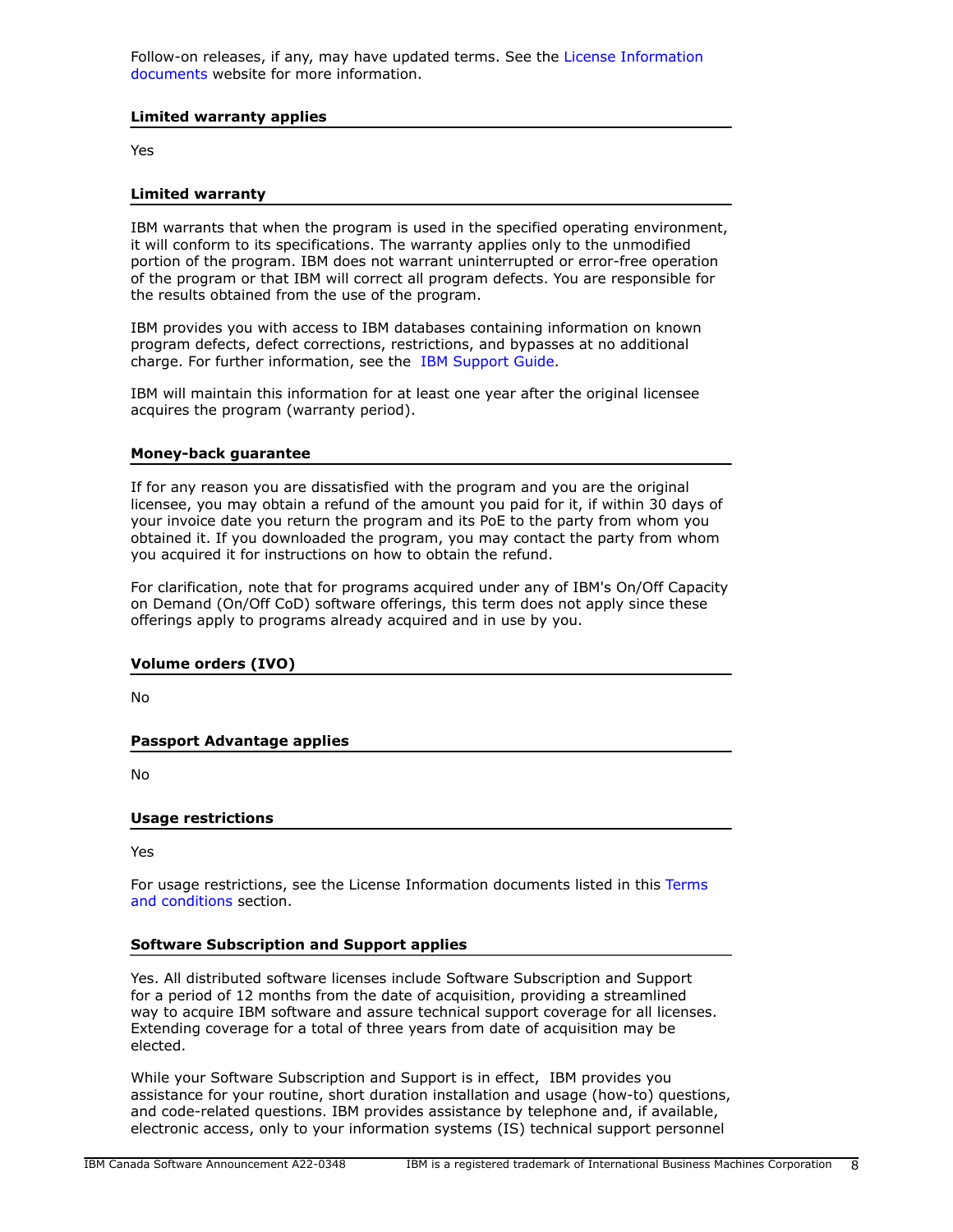during the normal business hours (published prime shift hours) of your IBM support centre. (This assistance is not available to your end users.) IBM provides Severity 1 assistance 24 hours a day, every day of the year. For additional details, go to the [IBM Support Handbooks](http://www.ibm.com/support/handbook) page.

Software Subscription and Support does not include assistance for the design and development of applications, your use of programs in other than their specified operating environment, or failures caused by products for which IBM is not responsible under this agreement.

## **System i Software Maintenance applies**

No

**Variable charges apply**

Yes

## **Educational allowance available**

Yes. A 15% education allowance applies to qualified education institution clients.

#### **Academic use allowance**

Yes

## **Statement of good security practices**

IT system security involves protecting systems and information through intrusion prevention, detection, and response to improper access from within and outside your enterprise. Improper access can result in information being altered, destroyed, or misappropriated or can result in misuse of your systems to attack others. Without a comprehensive approach to security, no IT system or product should be considered completely secure and no single product or security measure can be completely effective in preventing improper access. IBM systems and products are designed to be part of a regulatory compliant, comprehensive security approach, which will necessarily involve additional operational procedures, and may require other systems, products, or services to be most effective.

**Important:** IBM does not warrant that any systems, products, or services are immune from, or will make your enterprise immune from, the malicious or illegal conduct of any party.

## <span id="page-8-0"></span>**Prices**

Prices are subject to change without notice.

GST, QST, and sales taxes, where applicable, are extra.

For additional information and current prices, contact your local IBM representative or IBM Business Partner.

| Program number | <b>Feature description</b> | OTC feature number |
|----------------|----------------------------|--------------------|
| 5661-SP1       | P05 Per Proc Subscription  | 0947               |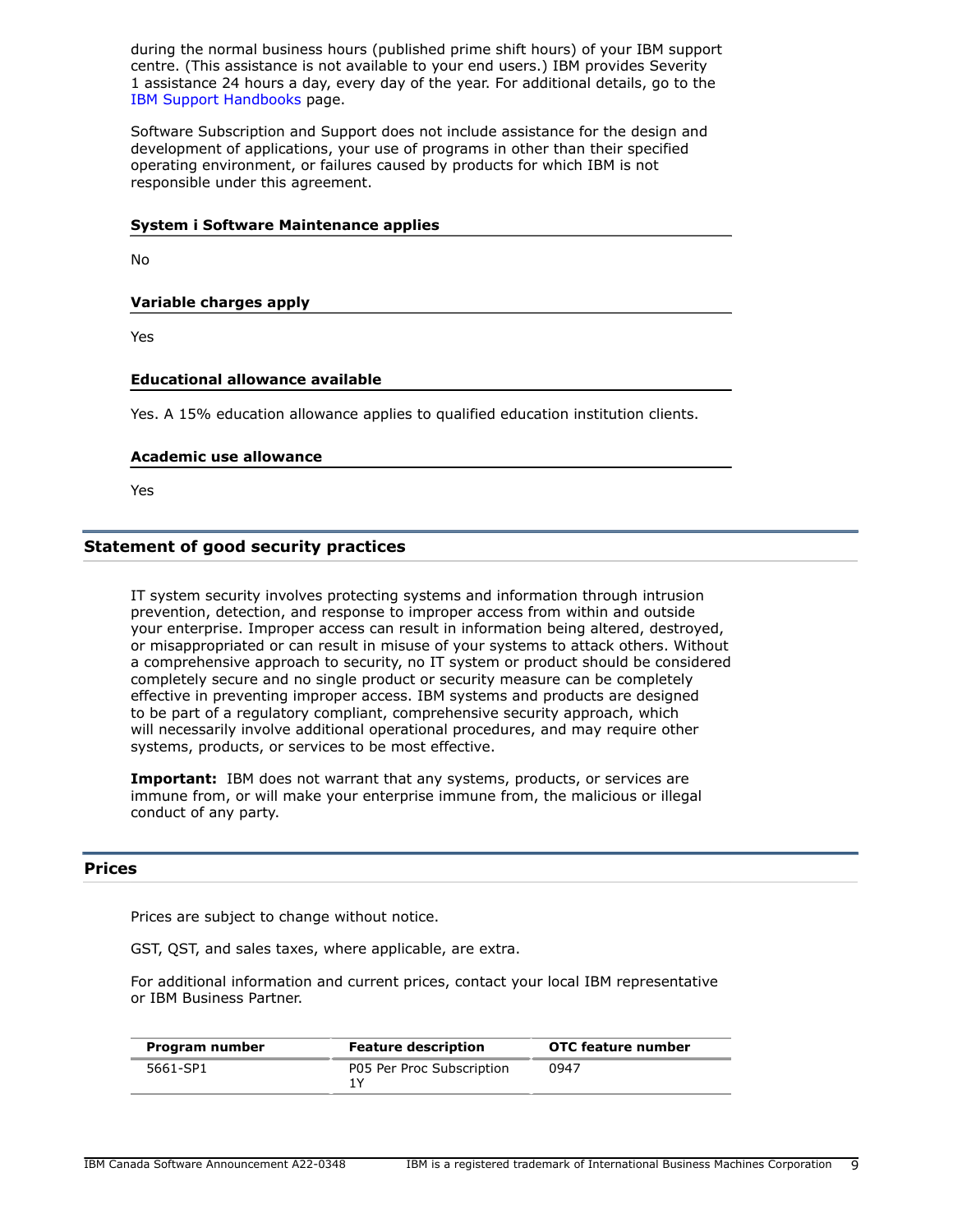| Program number | <b>Feature description</b>      | <b>OTC</b> feature number |
|----------------|---------------------------------|---------------------------|
| 5662-SP1       | P05 Per Proc Subscription<br>νY | 1446                      |

| Program number | <b>Feature description</b> | OTC feature number |
|----------------|----------------------------|--------------------|
| 5663-SP1       | P05 Per Proc Subscription  | 0429               |

| Program number | <b>Feature description</b>      | OTC feature number |
|----------------|---------------------------------|--------------------|
| 5664-SP1       | P05 Per Proc Subscription<br>4٧ | A2GV               |

| Program number | <b>Feature description</b>      | OTC feature number |
|----------------|---------------------------------|--------------------|
| 5665-SP1       | P05 Per Proc Subscription<br>5γ | A5JK               |

| Program number | <b>Feature description</b>             | <b>OTC</b> feature number |
|----------------|----------------------------------------|---------------------------|
| 5661-SU1       | <b>OTC Subscript Ulmtd</b><br>Users 1Y | 0944                      |
| 5661-SU1       | OTC Subscript per 5 Users<br>1 Y       | 0945                      |

| Program number | <b>Feature description</b>             | <b>OTC</b> feature number |
|----------------|----------------------------------------|---------------------------|
| 5662-SU1       | <b>OTC Subscript Ulmtd</b><br>Users 2Y | 1443                      |
| 5662-SU1       | OTC Subscript per 5 Users<br>7Y        | 1444                      |

| Program number | <b>Feature description</b>             | OTC feature number |
|----------------|----------------------------------------|--------------------|
| 5663-SU1       | <b>OTC Subscript Ulmtd</b><br>Users 3Y | 0430               |
| 5663-SU1       | OTC Subscript per 5 Users<br>3Y        | 0431               |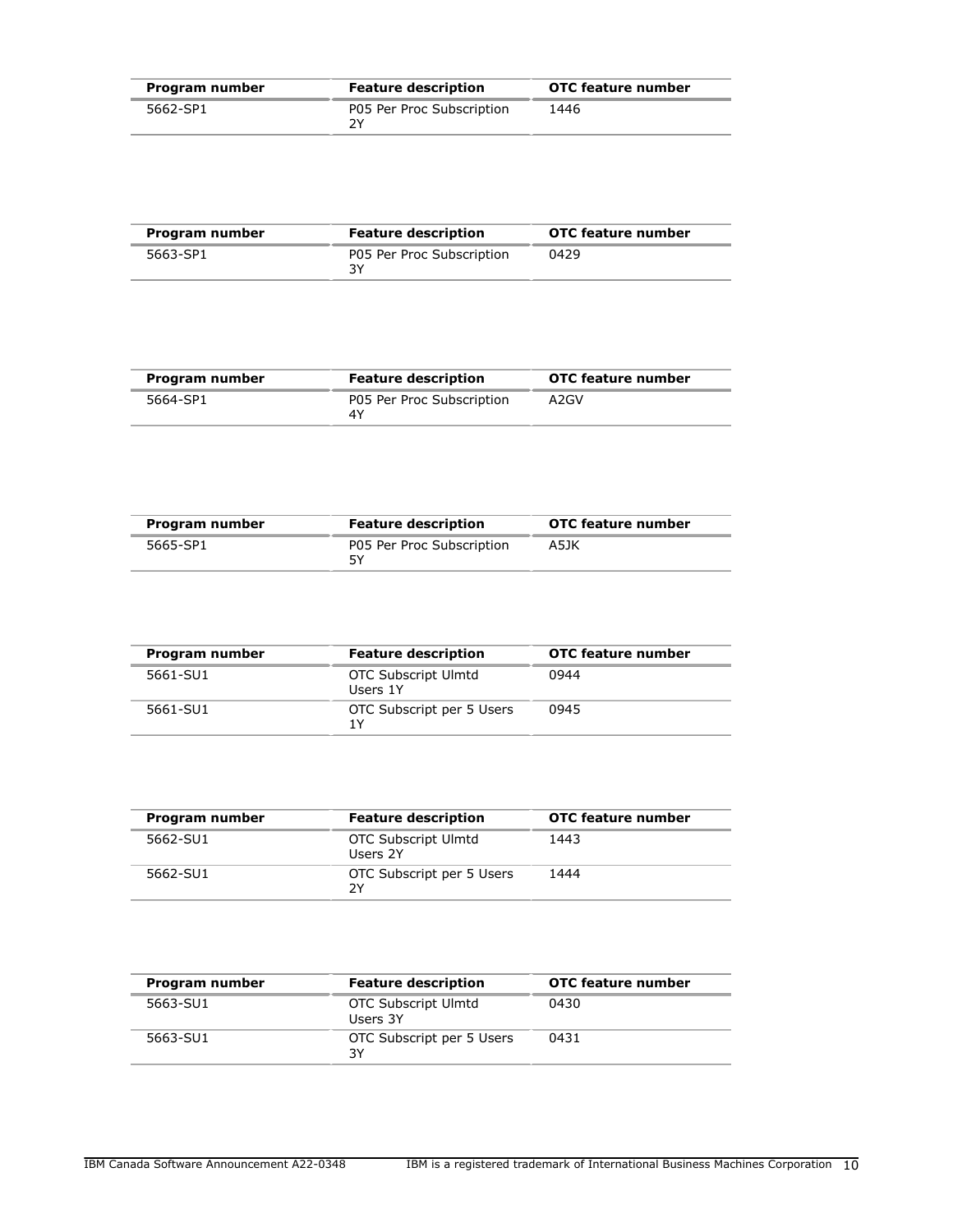| Program number | <b>Feature description</b>             | <b>OTC</b> feature number |
|----------------|----------------------------------------|---------------------------|
| 5664-SU1       | <b>OTC Subscript Ulmtd</b><br>Users 4Y | A2GT                      |
| 5664-SU1       | OTC Subscript per 5 Users<br>4Y        | A2GU                      |

| Program number | <b>Feature description</b>             | <b>OTC</b> feature number |
|----------------|----------------------------------------|---------------------------|
| 5665-SU1       | <b>OTC Subscript Ulmtd</b><br>Users 5Y | A5JH                      |
| 5665-SU1       | OTC Subscript per 5 Users<br>5Υ        | A5JJ                      |

**Variable charges:** The applicable processor-based one-time charge will be based on the group of the designated machine on which the program is licensed for use. If the program is designated to a processor in a group for which no charge is listed, the charge of the next higher group listed applies. For movement to a machine in a higher group, an upgrade charge equal to the difference in the then-current charges between the two groups will apply. For movement to a machine in a lower group, there will be no adjustment or refund of charges paid.

## **IBM Global Financing**

IBM Global Financing offers competitive financing to credit-qualified clients to assist them in acquiring IT solutions. Offerings include financing for IT acquisition, including hardware, software, and services, from both IBM and other manufacturers or vendors. Offerings (for all client segments: small, medium, and large enterprise), rates, terms, and availability can vary by country. Contact your local IBM Global Financing organization or go to the [IBM Global Financing](http://www.ibm.com/financing) website for more information.

IBM Global Financing offerings are provided through IBM Credit LLC in the United States, and other IBM subsidiaries and divisions worldwide to qualified commercial and government clients. Rates are based on a client's credit rating, financing terms, offering type, equipment type, and options, and may vary by country. Other restrictions may apply. Rates and offerings are subject to change, extension, or withdrawal without notice.

## <span id="page-10-0"></span>**Order now**

To order, contact the IBM Digital Sales Center, your local IBM representative, or your IBM Business Partner. To identify your local IBM representative or IBM Business Partner, call 800-IBM-4YOU (426-4968). For more information, contact the IBM Digital Sales Center.

Phone: 800-IBM-4YOU (426-4968)

Fax: 800-2IBM-FAX (242-6329)

For IBM representative: askibm@ca.ibm.com

For IBM Business Partner: pwcs@us.ibm.com

IBM Digital Sales Offices